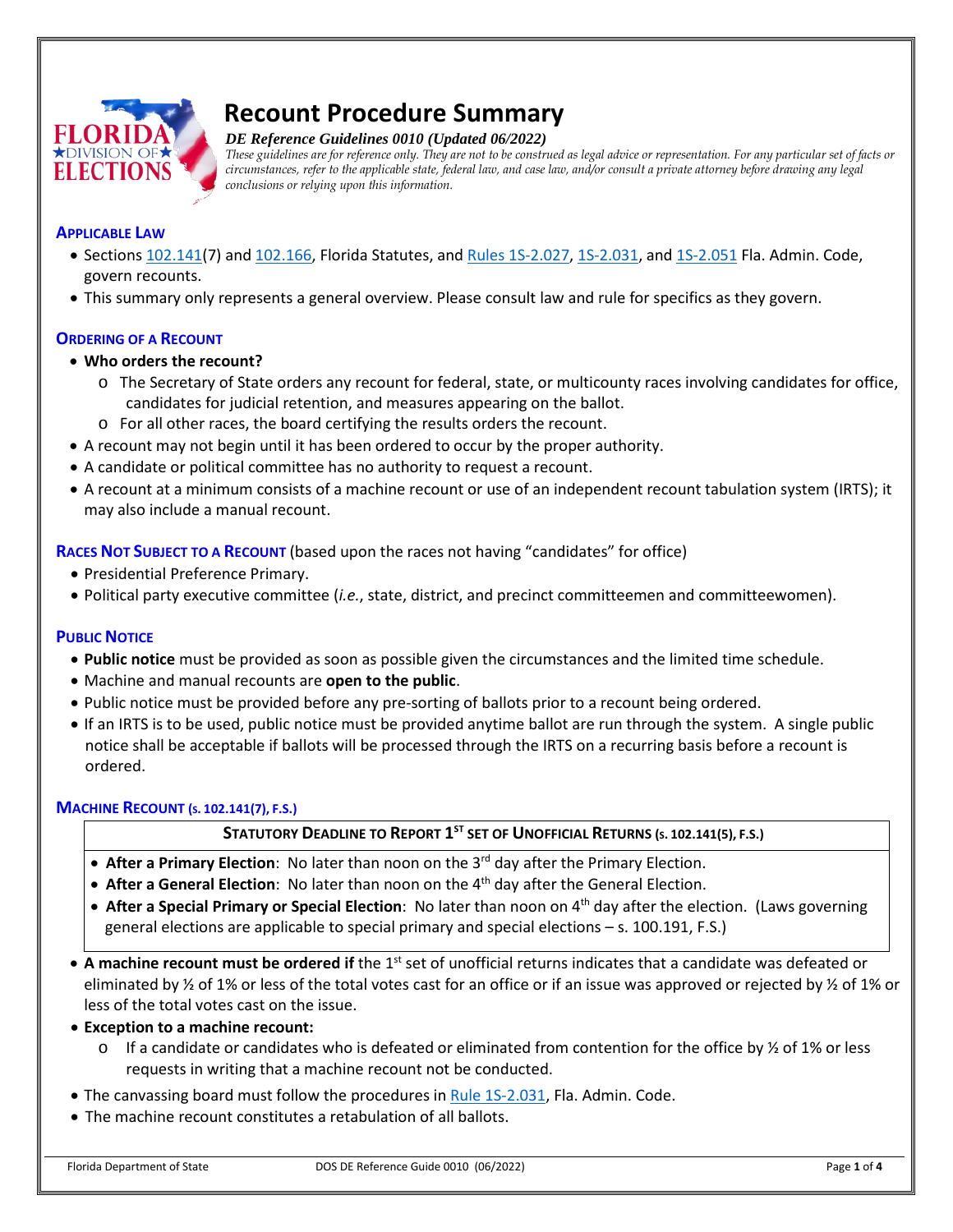- Before the machine recount occurs using the voting system, a **new election definition** must be created for the race(s) to be recounted. Parameters must be set to reject all overvotes and undervotes.
- If an IRTS is capable of rejecting all overvotes and undervotes without needing a new election definition, no additional testing is required.
- Before the start of the recount, a **public test of the tabulating equipment** must occur. If an IRTS was publicly tested before the beginning of the election, no additional public testing is required.
- **Optical scan ballots and hybrid voting system paper outputs**: The canvassing board must run each ballot with the affected race(s) through a tabulator. All overvotes (optical scan ballots only) and undervotes (optical scan/hybrid voting system paper outputs) are outstacked to be used in the manual recount if one becomes necessary.
- Results: The results of the machine recount are included in the 2<sup>nd</sup> set of unofficial returns.

## **STATUTORY DEADLINE TO REPORT 2ND SET OF UNOFFICIAL RETURNS (S. 102.141(7)(C), F.S.)**

- After a Primary Election: No later than 3 p.m. on the 5<sup>th</sup> day after the Primary Election.
- **After a General Election**: No later than 3 p.m. on the 9th day after the General Election.
- **After a Special Primary or Special Election**: No later than 3 p. m. on the 9th day after the election. (Laws governing general elections are applicable to special primary and special elections – s. 100.191, F.S.)

## **MANUAL RECOUNT (S. 102.166, F.S.)**

- $\bullet$  A manual recount must be ordered if the 2<sup>nd</sup> set of unofficial returns indicates that a candidate was eliminated or defeated by  $\frac{1}{4}$  of 1% or less of the votes cast for the office or an issue was approved or rejected by  $\frac{1}{4}$  of 1% or less.
- **Exceptions to a manual recount**:
	- $\circ$  If the candidate or candidates defeated or eliminated from contention for the office by  $\frac{1}{4}$  of 1% or less request in writing that it not be conducted; or
	- o If the number of overvotes and undervotes is fewer than the number of votes needed to change the outcome of the election.
- The manual recount is only **a recount of overvotes and undervote**s as outstacked from the machine recount or IRTS.
- The canvassing board must use the procedures in [Rule 1S-2.031,](http://election.myflorida.com/rules/adopted-rules/pdf/1s2031.pdf) Fla. Admin. Code.
- A vote for a candidate or issue must be counted if there is a clear indication on the ballot that a voter made a definite choice. See Rules [1S-2.027](http://election.myflorida.com/rules/adopted-rules/pdf/1S2027-final.pdf) an[d 1S-2.051,](https://www.flrules.org/gateway/RuleNo.asp?title=ELECTIONS&ID=1S-2.051) Fla. Admin. Code.
- **Optical scan ballots and hybrid voting system paper outputs or digital images**:
	- o The canvassing board assigns **counting teams** to review the overvotes and undervotes (optical scan/hybrid voting system paper outputs). Authorized representatives are permitted to be present and object to any decision of the counting team, but they may not otherwise disturb or interfere with the recount.
	- o Each counting team sorts the ballots into 3 stacks for the recounted race: 1) ballots determined to contain a valid vote; 2) ballots determined to contain no clear indication of choice; and 3) ballots set aside for canvassing board determination.
- **Results**: The results from the manual recount are contained in the certification of the official returns.

## **STATUTORY DEADLINE TO REPORT OFFICIAL RETURNS (S. 102.112(2), F.S.)**

- After a Primary Election: No later than 5 p.m. on the 7<sup>th</sup> day after the Primary Election.
- After a General Election: No later than Noon on the 12<sup>th</sup> day after the General Election.
- **After a Special Primary or Special Election**: No later than Noon on 12th day after the election. (Laws governing general elections are applicable to special primary and special elections – s. 100.191, F.S.)
- If the results are not received by the time specified, such returns are ignored and the results on file at the specified time shall be certified by the Department of State.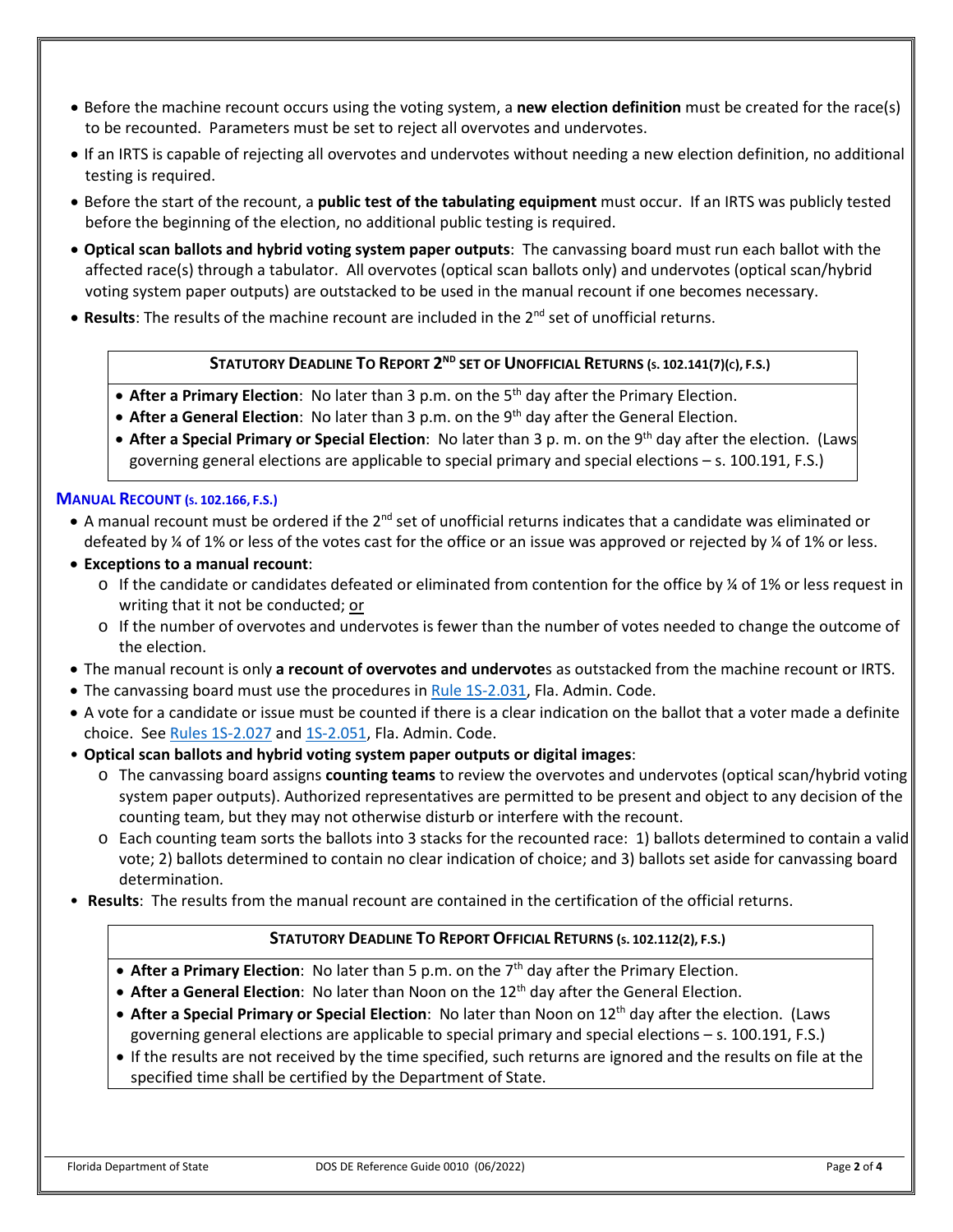**NOTE:** Although the Presidential Preference Primary (PPP) is not subject to recount procedures, the deadlines for submission of the 1<sup>st</sup> set of unofficial returns and the official returns for the PPP are the same as for the General Election.

**EXAMPLES OF RECOUNT CALCULATIONS**

**RACE WITH 2 CANDIDATES (PRIMARY OR GENERAL ELECTION BALLOT)**

- **Candidate A:** 9,755 votes 49.77%
- **Candidate B:** 9,845 votes 50.23%
- **Total:** 19,600 votes 100%
- **Calculation**: 50.23% 49.77% = .45%; therefore, Candidate A was defeated by .45% of votes cast.
	- If this scenario was based upon the 1<sup>st</sup> set of unofficial returns, a machine recount is required because .45% ≤ .5%. (Note: ≤ .5% is the threshold for a machine recount.)
	- If this scenario was based upon the 2<sup>nd</sup> set of unofficial returns, a manual recount is not required because .45% ≥ .25%. (Note:  $\le$  .25% is the threshold for a manual recount.)

**NONPARTISAN SCHOOL BOARD RACE WITH 3 CANDIDATES WHERE ONE CANDIDATE HAS RECEIVED A MAJORITY OF THE VOTES CAST (PRIMARY BALLOT, ONLY)**

- **Candidate A:** 3,260 votes 35.58%
- **Candidate B:** 4,583 votes 50.02%
- **Candidate C:** 1,319 votes 14.40%
- **Total:** 9,162 votes 100%
- Per s[. 105.051\(](http://www.leg.state.fl.us/Statutes/index.cfm?App_mode=Display_Statute&Search_String=&URL=0100-0199/0105/Sections/0105.051.html)1)(b), F.S., **if two or more candidates, neither of whom is a write-in candidate, qualify for such office in the primary election, then the name of the candidate who receives the majority of the votes cast shall not appear on the general election ballot unless there is a write-in candidate.** If no candidate receives a majority of the votes cast, the names of the two candidates receiving the highest number of votes for the office will be placed on the general election ballot.
- **Calculation**: In the above race, both Candidate A and Candidate C are eliminated as candidates for the general election because Candidate B received more than 50% of the votes cast. Candidate A and Candidate C's combined vote total equals 49.98%; 35.58% + 14.40% = 49.98%. Candidate B beat both Candidate A and Candidate C by .02% of the votes cast; 50.02% - 49.98% = .02%.
	- $\bullet$  If this scenario was based upon the 1<sup>st</sup> set of unofficial returns, a machine recount is required because .02% ≤ .5%. (Note: ≤ .5% is the threshold for a machine recount.)
	- If this scenario was based upon the  $2^{nd}$  set of unofficial returns, a manual recount is required because .02% ≤ .25%. (Note: ≤ .25% is the threshold for a manual recount.)

**NONPARTISAN SCHOOL BOARD RACE WITH 3 CANDIDATES WITH NO CANDIDATE RECEIVING A MAJORITY OF THE VOTES CAST (PRIMARY ELECTION) OR ANY RACE INVOLVING "VOTE FOR NO MORE THAN 2" CANDIDATES (GENERAL ELECTION)**